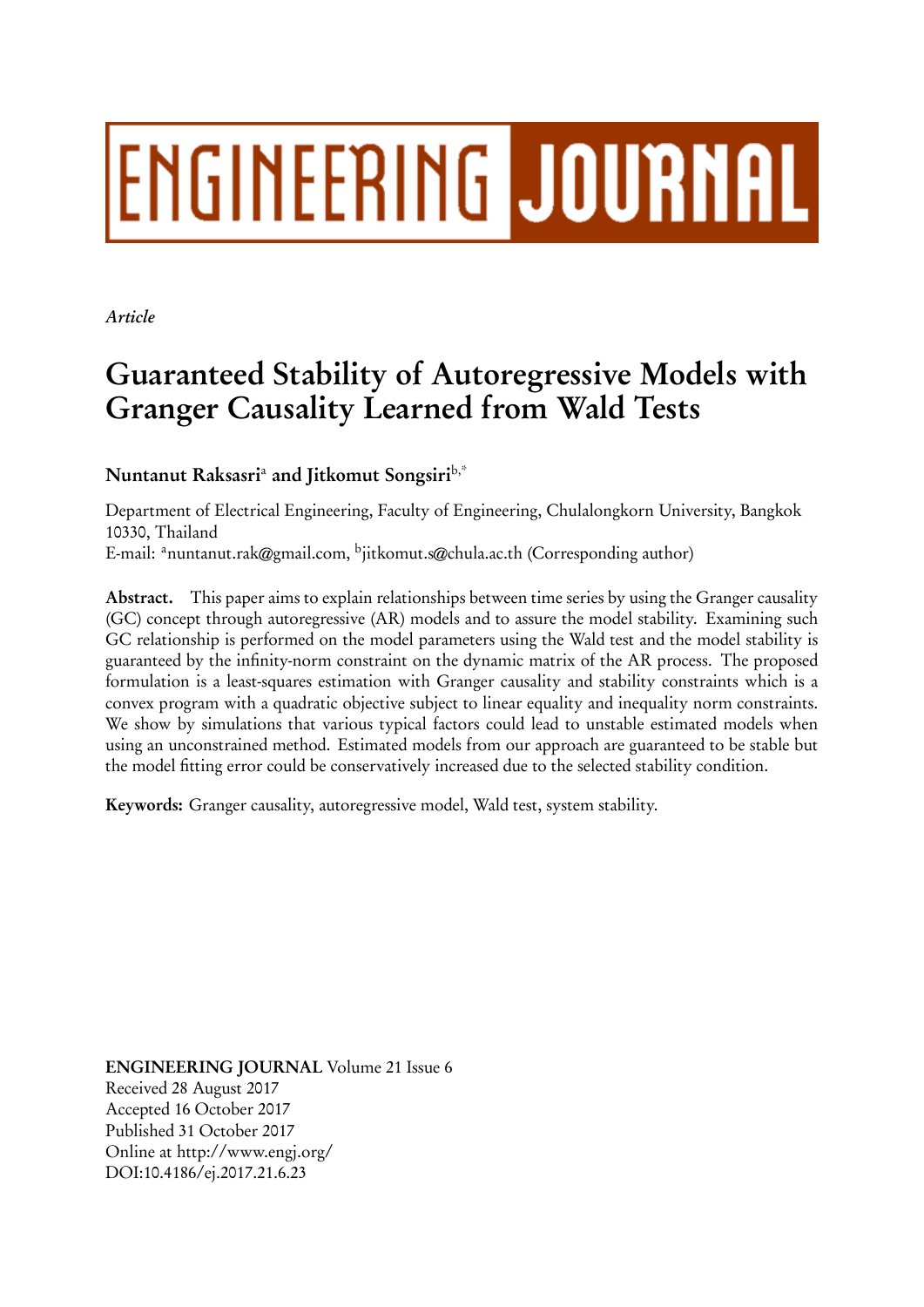#### **1. Introduction**

A problem of understanding time series dynamic is to explain relationships between variables in multivariate time series by a dynamical model. One of typically used models is a vector autoregressive (AR) model with order *p* that is described by

$$
y(t) = A_1 y(t-1) + \dots + A_p y(t-p) + v(t)
$$
\n(1)

where  $y(t) = (y_1(t), \ldots, y_n(t)) \in \mathbb{R}^n$  is the time series of interest,  $v(t)$  is a noise signal with covariance matrix  $\Sigma$ , and  $A_k \in \mathbf{R}^{n \times n}$  for  $k = 1, \ldots, p$  are the autoregressive coefficient matrices.

A relationship between variables in time series or a causal structure can be explained by applying the Granger causality concept through autoregressive (AR) model [1]. It is shown in [1] that *y<sup>j</sup>* does not Granger-cause  $y_i$  if and only if for all  $k = 1, 2, \ldots, p$ 

$$
(A_k)_{ij} = 0 \tag{2}
$$

when  $(A_k)_{ij}$  is the  $(i, j)$  component of  $A_k$ , the parameter of the AR model. In other words, the Granger causality can be characterized as a linear parametric equation in AR matrix coefficients and can be included as a constraint in a model estimation problem.

Maximum likelihood (ML) estimation is chosen to estimate the model parameters. If an estimate of an (*i, j*) component of the model parameter *A<sup>k</sup>* equals to zero then the *i*th and *j*th component of the time series are not related (in the sense of Granger causality). As an estimated *A<sup>k</sup>* can have some components that are not equal to zero, or have significantly low values, a hypothesis test can be performed to determine whether (2) holds in a statistical sense. In particular, Wald test is considered to determine the zero structures of the model parameters. From [2], the Wald test considers a restriction function that explains our hypothesis and the Wald statistic is a quadratic form of the restriction function. If the hypothesis that the actual value of parameters are zero is true then an estimated value of those parameters should be significantly small. The Wald test can then provide an estimated zero structure in *A*, or the Granger causality revealed from the data. We then can consider a problem of estimating a model subject to the Granger causality constraint (2) learned from the Wald test. The formulation will be an optimization problem with zero constraints in *A*. Such problem of estimating Granger causality patterns underlying time series were initially applied to financial data [3] and currently this approach has grown interests in many neuroscience applications [4].

One of important issues in system identification is the validity of estimated models. Most approaches of estimating Granger causality through AR models only aim to learn zero patterns in estimated AR coefficients expressed in (2) but typically neglect the required assumption of the model stationarity. The random process (1) is stationary process if and only if the corresponding linear system is stable. Estimated parameters, determined from any methods, could cause an instability in the corresponding linear system. As a result, a stability condition should be taken into account in the parameter estimation in order for the estimated model to be meaningful and can be used in future purposes such as prediction or control design. From previous researches, there are several attempts to estimate a stable linear model. Jury's test [5, 6], for example, is used to guarantee the stability on a single input single output (SISO) linear system. By estimating the system parameters with conditions from the Jury's array which formulated as bilinear terms in [6], the system is guaranteed to have a bounded input bounded output (BIBO) stability; however, this approach cannot be readily applied to (1) as it is a multi-input multi-output (MIMO) system. From [7, 8], the Lyapunov's theory is applied to a vector autoregressive moving average (ARMA) model. The model parameters are estimated to be closest to the unconstrained estimate subject to the Lyapunov equation by using a change of variable and adjusting a weight matrix in the cost objective by *P*, the matrix variable in the Lyapunov equation. The change of variable simplifies the stability constraint which is a product between *P* and the dynamic matrix. A similar technique of using weighted least-squares objective and making a change of variable in the stability constraint but based on a subspace identification is also found in [9]. Its stability constraint is an LMI (linear matrix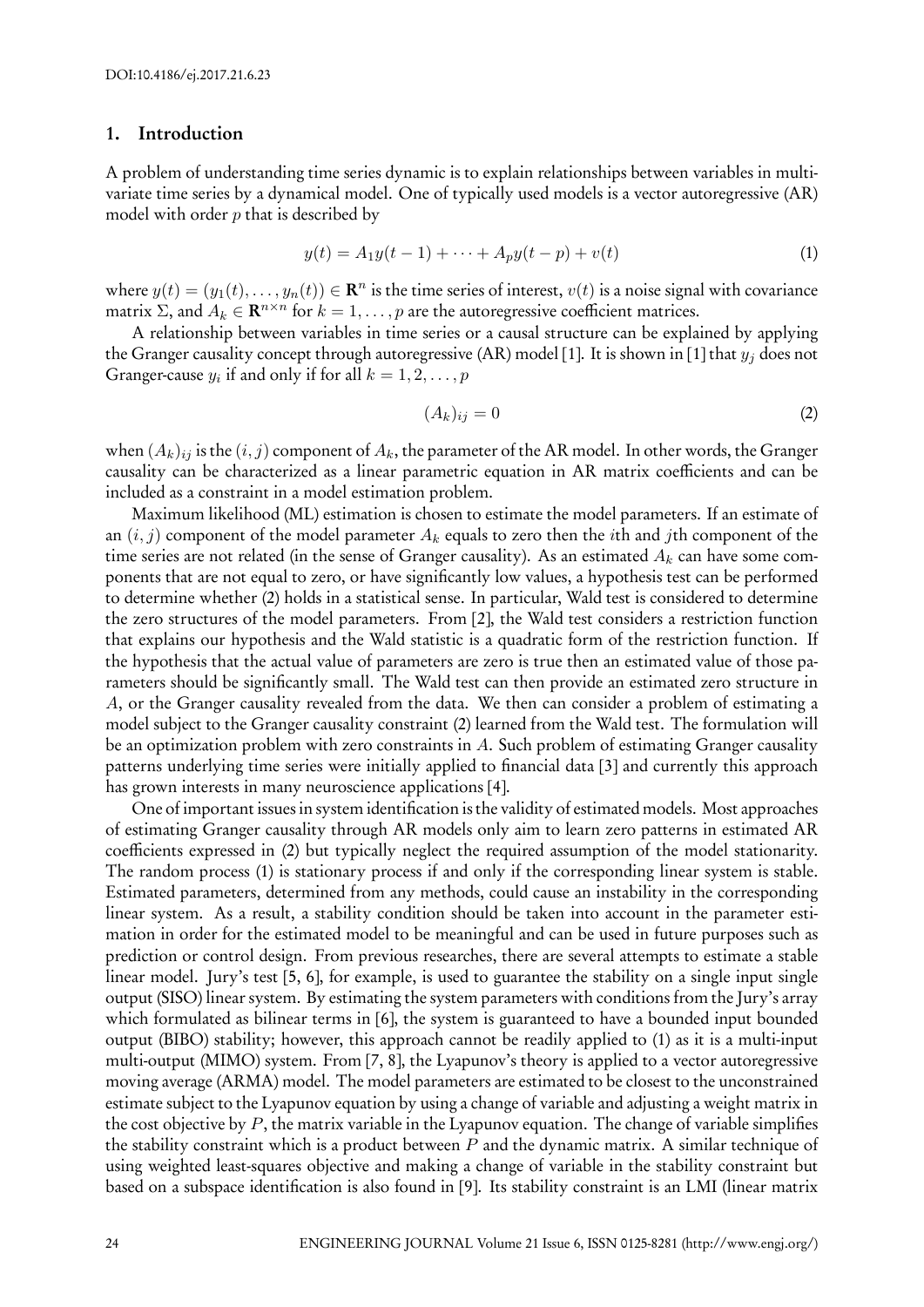inequality) region that guarantees to cover all eigenvalues of the system dynamic matrix. Nevertheless, this technique cannot be applied to our work because the Granger causality conditions which are simple linear constraints becomes, on the other hand, more complicated after the change of variable. Problems of iteratively estimating a general dynamic matrix with convex stability constraints are explained in [10, 11, 12]. In [10], they propose the use of the Dikin ellipsoid that is proved to lie within the stable matrix set by using a property of log barrier function, as a feasible set. The formulation is to estimate a matrix closest to a given one subject to the ellipsoid constraint, which can be solved by computing projections onto the ellipsoid. In [11, 12], they use the least-squares objective from the subspace method and derive a hyperplane as a function of entries in the dynamic matrix implied from the condition that its maximum singular value exceeds one. The hyperplane is further served as a constraint in the estimation problem which is iteratively solved until a stability is reached. The authors show that in this iterative scheme, the stability is almost always obtained in the experiment but provide no mathematical proof. Many papers focus on the estimation of ARMAX model family directly. The authors in [13] consider only a special case, the first-order AR model and use an upper bound condition for the 2*−*norm of the dynamic matrix. Moreover, a Gershgorin circle's theory is used in estimating autoregressive moving average with exogenous terms (ARMAX) models in [14]. The model is arranged in a state equation form, and estimation formulation is to force the Gershgorin circle to lie within the unit circle. In this paper, we propose a sufficient stability condition in the form of a norm constraint on the dynamic matrix, derived from an upper bound of the spectral radius. Our approach is a general case of [13], and leads to similar solutions to [14]. Our stability feasible region may be more conservative than the ones proposed in [11, 12] but its convexity allow us to simply incorporate the additional Granger causality convex constraints in the problem.

In summary, our goal is to estimate multivariate autoregressive models with two significant characteristics. The first characteristic is the zero structure of the model parameters that presents the Granger causality, and the second one is the model stability. This paper first provides a short description of the maximum likelihood estimation method in section 2. An unconstrained estimate is performed through the Wald test with detailed explained in section 3. The main result of this paper which is a formulation of estimating models subject to Granger causality and stability constraints is proposed in section 4. Numerical results will be illustrated in section 5 with experiments tested on randomly generated data.

#### **2. Autoregressive Model Estimation**

The model (1) can be written in linear parametric equation form as

$$
y(t) = AH(t) + v(t)
$$
\n(3)

when  $y(t) = (y_1(t), ..., y_n(t))$  is the output of the model,  $v(t)$  is a zero-mean Gaussian noise with covariance  $\Sigma$ ,  $H(t) = \begin{bmatrix} y(t-1)^T & y(t-2)^T & \cdots & y(t-p)^T \end{bmatrix}^T$ , and the model parameter to be estimated is

$$
A = \begin{bmatrix} A_1 & A_2 & \cdots & A_p \end{bmatrix}.
$$

In this work, the maximum likelihood (ML) is considered to estimate the parameter from the data  $y(1), y(2), \ldots, y(N)$ , and *N* is the number of time points. The ML estimation formulation is

$$
\underset{A,\Sigma}{\text{maximize}} \quad \frac{N-p}{2} \log \det \Sigma^{-1} - \frac{1}{2} \| L(Y - AH) \|_F^2
$$

when *L* is the function of  $\Sigma^{-1}$  as  $L^TL = \Sigma^{-1}$ , and the problem parameters are

$$
Y = [y(p+1) \quad y(p+2) \quad \cdots \quad y(N)], \quad H = \begin{bmatrix} y(p) & y(p+1) & \cdots & y(N-1) \\ y(p-1) & y(p) & \cdots & y(N-2) \\ \vdots & & \vdots & & \vdots \\ y(1) & y(2) & \cdots & y(N-p) \end{bmatrix}.
$$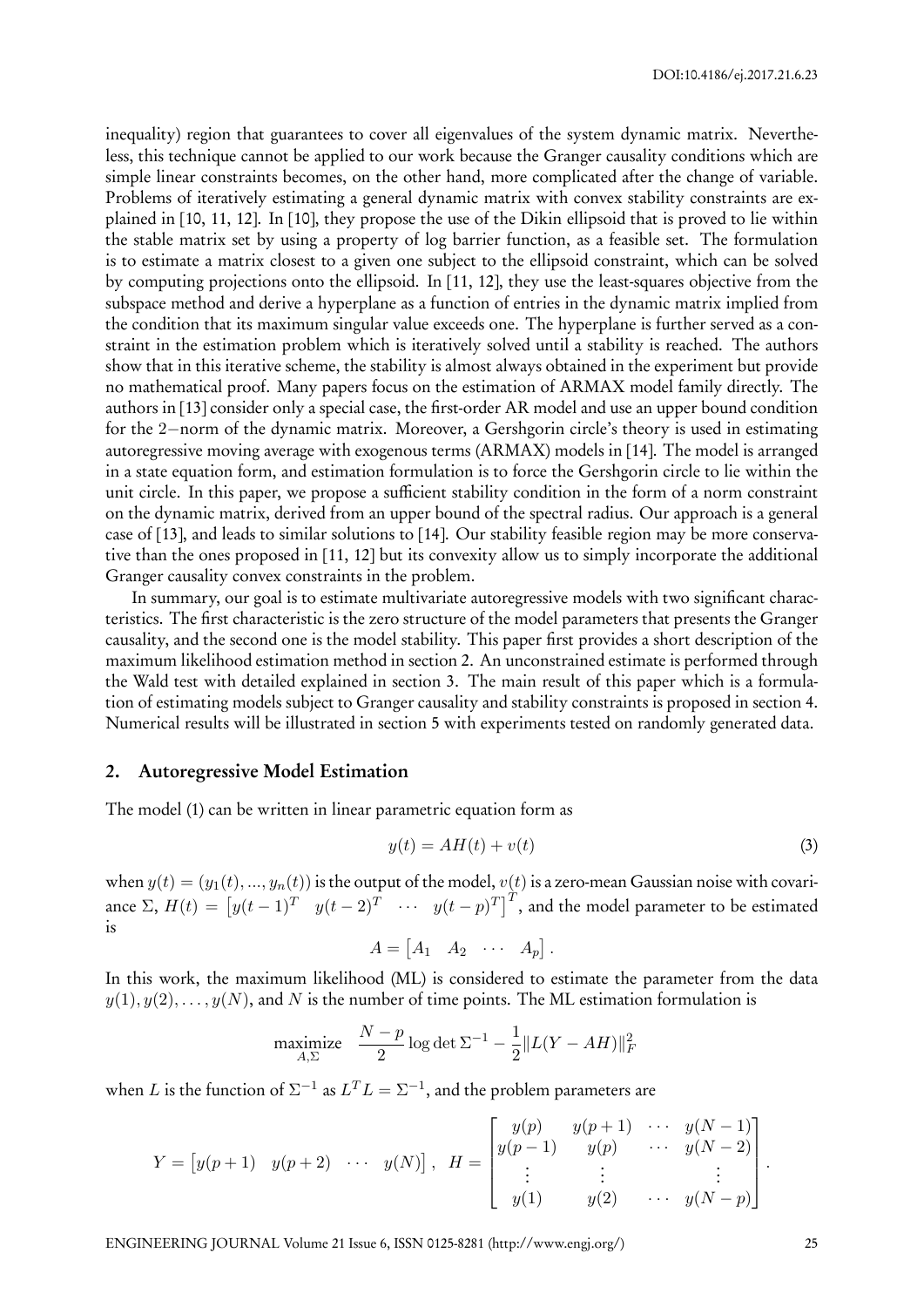It is known that the closed-form ML solutions of *A* and  $\Sigma$  are given by

$$
\hat{A} = YH^{T}(HH^{T})^{-1}, \quad \hat{\Sigma} = \frac{1}{N-p} \sum_{t=p+1}^{N} (y(t) - \hat{A}H(t))(y(t) - \hat{A}H(t))^{T},
$$

where  $\hat{\Sigma}$  can be calculated, when  $\hat{A}$  is known. When the noise in a linear model is Gaussian, it is known that the ML formulation is equivalent to the least-squares (LS) estimation formulation

$$
\underset{A}{\text{minimize}} \ \|Y - AH\|_F^2. \tag{4}
$$

In the next section, the LS estimation formulation will be considered to incorporate the Granger causality and stability conditions in the model.

#### **3. Wald Test for Granger Causality**

To learn a Granger causality is to test whether the hypothesis that  $(\hat{A}_k)_{ij}=0$  is true. The test is done in order to determine the zero structures of the estimated model parameters. We can test each of the  $(i, j)$  entries of *A* by considering the restriction function

$$
r(\hat{\theta}) = \left( (\hat{A}_1)_{ij}, (\hat{A}_2)_{ij}, \dots, (\hat{A}_p)_{ij} \right) \tag{5}
$$

when  $\hat{\theta}$  is an estimation of  $\theta$ , and  $\theta = \text{vec}(A)$  (vectorization of *A*). In Wald test, the null hypothesis is

$$
H_0: r(\hat{\theta}) = 0
$$

Thus, the Wald statistic value  $(W_{ij})$  for the test is of the form [2]

$$
W_{ij} = r(\hat{\theta})^T \left[ \widehat{\mathbf{Avar}}(\hat{\theta})_{ij} \right]^{-1} r(\hat{\theta}) \tag{6}
$$

where  $\widehat{\bf Avar}(\hat\theta)_{ij}$  is  $p\times p$  main diagonal block matrix of  $\widehat{\bf Avar}(\hat\theta)$  corresponding to  $r(\hat\theta)$  (see the details of evaluating  $W_{ij}$  in the Appendix.) Under the null hypothesis that  $(A_k)_{ij} = 0$ , the Wald statistic (*Wij* ) converges in distribution to a Chi-square distribution with *p* degrees of freedom. In Wald test, we denote  $\mathcal{X}_{\alpha,p}^2$  the critical value obtaining from a significance value  $\alpha$  defined as

$$
\alpha = \mathbf{Prob}(W_{ij} > \mathcal{X}_{\alpha,p}^2). \tag{7}
$$

We reject the null hypothesis  $H_0$  if  $W_{ij} > \mathcal{X}_{\alpha,p}^2$ .

The test can be performed for each  $(i, j)$  entry of  $A_k$ 's by repeating the test for all  $j \neq i, i, j =$ 1, 2, ..., n; therefore, we can form the Wald statistic into a matrix  $W = [W_{ij}]$  and referred to this as the Wald statistic matrix. Consequently, *Wij* is compared with the corresponding critical value, and the result can be displayed in a binary matrix contains only ones and zeros. To clarify its meaning, if an (*i, j*) component of the binary matrix is one then *y<sup>j</sup>* Granger-causes to *y<sup>i</sup>* . On the other hand, if an  $(i, j)$  component is zero then  $y_j$  does not Granger-cause to  $y_i$ . This particular concept of causality has been initiated.

We illustrate performing the Wald test for learning a Granger causality in a model by a simulation. Time series  $y(t)$  for  $t = 1, 2, \ldots, 1000$ , are generated from an AR model with  $n = 20, p = 4$ , and the AR coefficients containing 50% of nonzero entries. The Wald test is done on the AR model parameters estimated by the LS method with the results shown in Fig. 1 and 2. We report the two types of errors:

Type I Error = 
$$
\text{Prob}((\hat{A}_k)_{ij} \neq 0 \mid (A_k)_{ij} = 0),
$$
  
Type II Error =  $\text{Prob}((\hat{A}_k)_{ij} = 0 \mid (A_k)_{ij} \neq 0).$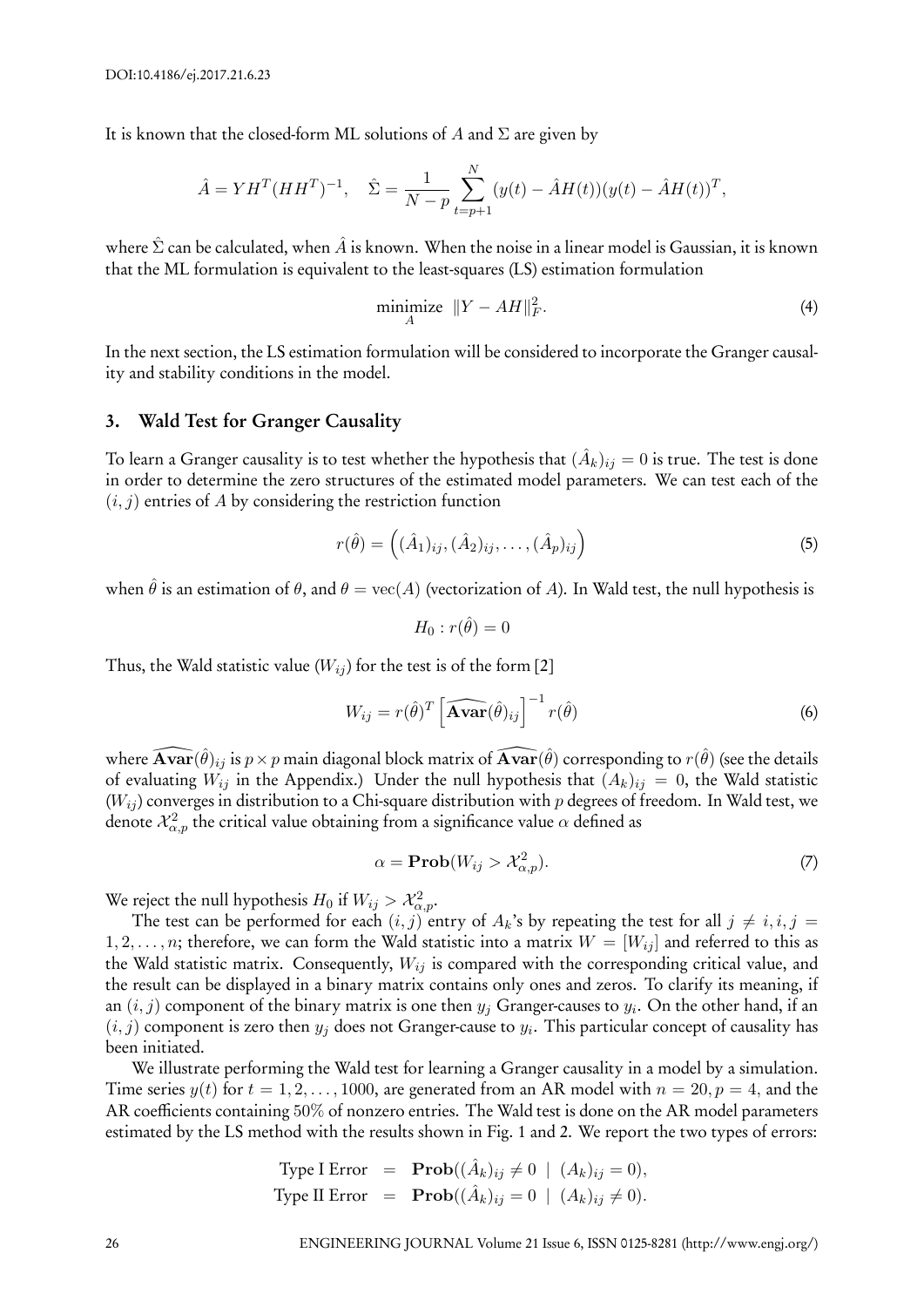In other words, falsely identifying zero as nonzero is regarded as the type I error and falsely identifying nonzero as zero is called the type II error. From the definition of *α* in (7), as *α* increases, the chance of rejecting the null hypothesis also increases (we accept that there are more nonzero in  $\hat{A}$ , which can be seen from the decrease in  $\mathcal{X}^2_{\alpha,p}$  as well.) As a result, Fig. 1 and Fig. 2 illustrate this conclusion that as  $\alpha$ increases, we see an increase in the type I error and a decrease in type II error.



Fig. 1. Two type errors when varying the significance level (*α*)



(a)  $\alpha = 0.01$  (b)  $\alpha = 0.1$ 



Fig. 2. The zero structure of the estimated AR parameters compared with the true ones. The entries with  $\Box$  mark the common nonzero entries between the estimates and the true values;  $\bigcirc$  represents the entries that the true value is zero while the estimated is nonzero; + show the entries that the true value is nonzero while the estimated is zero, and the blank locations show the entries that both the true value and the estimates are zero.

The zero pattern in the estimated AR matrices which corresponds to Granger causality (GC) can be described through an index set *I*. For example, let  $y(t) = (y_1(t), y_2(t), y_3(t))$  and the GC pattern we learned is that  $y_1$  does not Granger-cause  $y_2$  and  $y_3$  does not Granger-cause  $y_1$ ; thus, we have  $I =$ *{*(2*,* 1)*,*(1*,* 3)*}*. The Granger causality concluded from the data allows us to reconsider an estimation problem that encodes the causality constraint in order to have a model that both explains the dynamics of the time series and reveal the relationships among the variables simultaneously. The estimation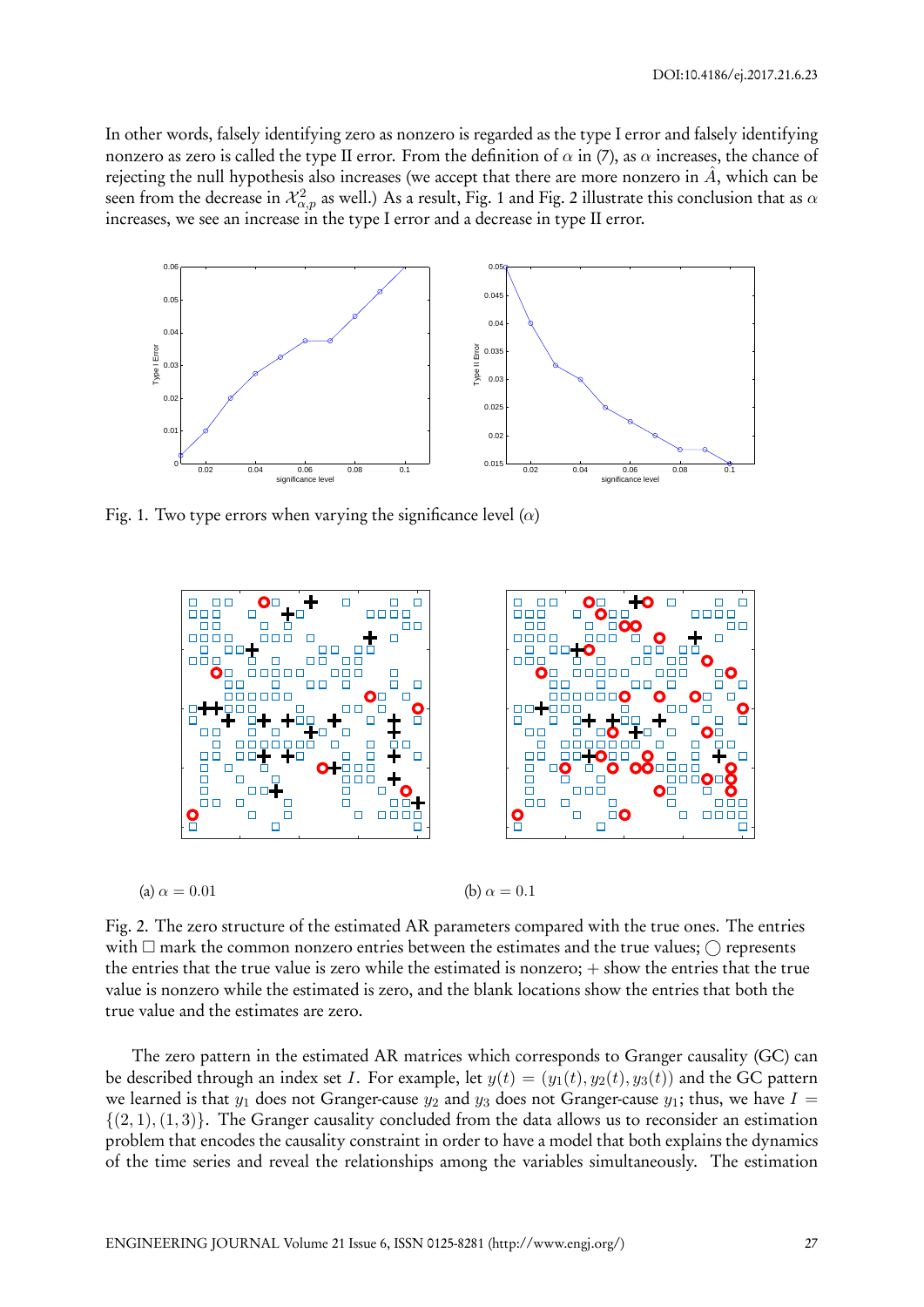problem can be cast as the least-squares (LS) subject to Granger causality constraints:

$$
\begin{array}{ll}\n\text{minimize} & \|Y - AH\|_F^2 \\
\text{subject to} & (A_k)_{ij} = 0, \ k = 1, \dots, p, \ (i, j) \in I.\n\end{array} \tag{8}
$$

We refer to (8) as the *GC-constrained LS formulation* and it is regarded as a simple quadratic problem with linear constraints. Its closed-form solution can be efficiently computed and shown in [15]. We also note that the ML and LS estimation subject to GC constraint are no longer equivalent (shown in [16]) but we opt to use (8) for its simplicity while ML estimation with GC constraint leads to nonlinear optimality condition in *A*.

#### **4. Model Estimation with Stability Constraints**

Neither the unconstrained LS estimation in (4) nor the GC-constrained LS estimation in (8) guarantees that the estimated model is stable. It was addressed in [8] that obtaining unstable estimated models may occur if some of the eigenvalues of the true model are too close to the unit circle. If the unstable estimated model is further used in time series prediction, spectrum analysis, or other purposes that require the stationarity of the AR model, this would lead to a meaningless interpretation. As a result, stability conditions must be concerned in the parameter estimation in order for the estimated model to explain meaningful physical characteristics.

The model (1) can be written as a discrete-time linear dynamical system

$$
x(t+1) = Ax(t) + Bu(t)
$$
\n(9)

where *x* is a state variable and  $\mathcal A$  is the dynamic matrix given by

$$
\mathcal{A} = \begin{bmatrix} A_1 & A_2 & \dots & A_{p-1} & A_p \\ I & 0 & \dots & 0 & 0 \\ 0 & I & \dots & 0 & 0 \\ \vdots & \vdots & \ddots & \vdots & \vdots \\ 0 & 0 & \dots & I & 0 \end{bmatrix}_{np \times np}
$$
 (10)

It is well-known that a discrete-time linear system is stable if and only if the magnitudes of all the eigenvalues of *A* are strictly less than one, *i.e.*,  $|\lambda_i(A)| < 1$  for  $i = 1, 2, ..., np$ . This condition leads to highly nonlinear constraints in the entries of  $A_1, A_2, \ldots, A_p$  and generally are difficult to be directly enforced in an estimation formulation.

Denote  $\rho(A) = \max_k |\lambda_k(A)|$  the spectral radius of A. It then follows that the stability of A is equivalent to the condition  $\rho(\mathcal{A})$  < 1. It can be shown that the spectral radius is related to an induced norm of *A*, defined as  $||A|| = \max_{||x|| \leq 1} ||Ax||$ , by  $\rho(A) \leq ||A||$ . As a result,

$$
\|\mathcal{A}\| < 1\tag{11}
$$

is a *sufficient* condition for the stability of *A*. We can show that for some typical choices of norms in (11), it leads to a trivial model when being applied to *A* with the structure given in (10).

Define  $\bar{A} = \begin{bmatrix} A_1 & A_2 & \dots & A_{p-1} \end{bmatrix}$  and consider *A* having the structure as (10). The condition *∥A∥*<sup>2</sup> *<* 1 is equivalent to *λ*max(*ATA*) *<* 1, which is also equivalent to the condition *ATA ≼ I*. Therefore, *A* is stable if

$$
I - A^T A = \begin{bmatrix} -\bar{A}^T \bar{A} & -\bar{A}^T A_p \\ -A_p^T \bar{A} & I - A_p^T A_p \end{bmatrix} \succeq 0.
$$

The condition on the (1, 1) block of the above matrix suggests that  $-\bar{A}^T\bar{A} \succeq 0$  and can only occur when  $\bar{A} = 0$ , or  $A_1, \ldots, A_{p-1}$  have to be zero. The results are trivial since all the AR coefficients are zero except  $A_p$ , while  $A_1, \ldots, A_p$  should have the same zero structure if we are concerned with the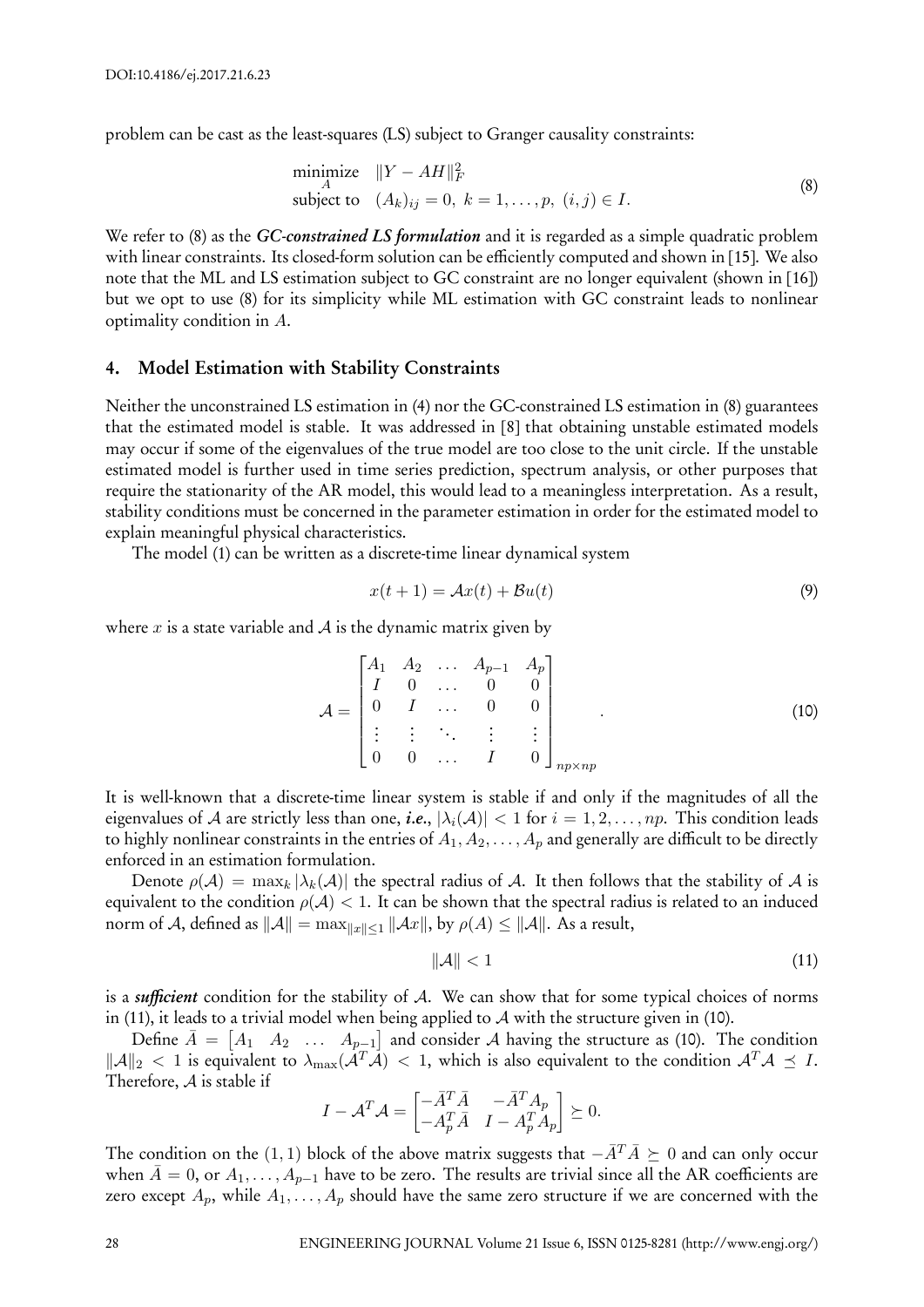Granger causality. Moreover, it is too restrictive to have a model that  $y(t)$  only depends on  $y(t - p)$ (from the result that only  $A_p$  is nonzero). Likewise, if we consider the condition  $||A||_1 < 1$  and that *|* $|A|$ <sub>1</sub> = max<sub>j</sub> ∑<sub>*i*</sub> | $A$ <sub>ij</sub>| then it follows that each column block of *A* in (10) always contains 1 except the last block. Therefore,  $||A||_1 \leq 1$  implies that  $A_1, \ldots, A_{p-1}$  have to be zero which are also a trivial solution.

In this paper, we propose to use

$$
\|\mathcal{A}\|_{\infty} < 1\tag{12}
$$

as a sufficient condition for the stability where  $\|\mathcal{A}\|_1 = \max_i \sum_j |\mathcal{A}_{ij}|.$  We see that the condition (12) with  $A$  in (10) enforces  $A_k$ 's to have small magnitudes and some can be zero. Another benefit is the condition is also in a convex form and suitable for being included in the estimation formulation. Therefore, we present an AR estimation with stability and Granger causality constraints as

minimize 
$$
||Y - AH||_F^2
$$
  
\nsubject to  $A = \begin{bmatrix} A_1 & A_2 & \cdots & A_{p-1} & A_p \\ I & 0 & \cdots & 0 & 0 \\ 0 & I & \cdots & 0 & 0 \\ \vdots & \vdots & \ddots & \vdots & \vdots \\ 0 & 0 & \cdots & I & 0 \end{bmatrix}$ ,  
\n $A = \begin{bmatrix} A_1 & A_2 & \cdots & A_p \end{bmatrix}$ ,  
\n $||A||_{\infty} \le 1$ ,  
\n $(A_k)_{ij} = 0$ ,  $(i, j) \in I$  (13)

where  $I \subset \{1, 2, \ldots, n\} \times \{1, 2, \ldots, n\}$  is the index set that contains the zero pattern in  $A_k$ . The problem (13) will be referred to as the *GC and stability constrained LS* formulation. The zero structure can be determined by the Wald test. The presented problem is convex which can be solved by many generic convex program solvers. CVX [17], for instance, is used for solving the problem (13) and we compare the eigenvalues of the estimated models with the model from the unconstrained LS estimation (4). The results are shown in Fig. 3 where all eigenvalues of the stable model lie inside the unit circle, while the unconstrained LS estimation does not provide a stable model.



(a) GC-constrained LS estimation

(b) GC and stability constrained LS estimation

Fig. 3. The eigenvalues of a matrix *A* (blue) positions in complex plane and compare with a unit circle (red). Two estimated models are obtained from the GC-constrained LS and the GC and stability constrained LS formulations.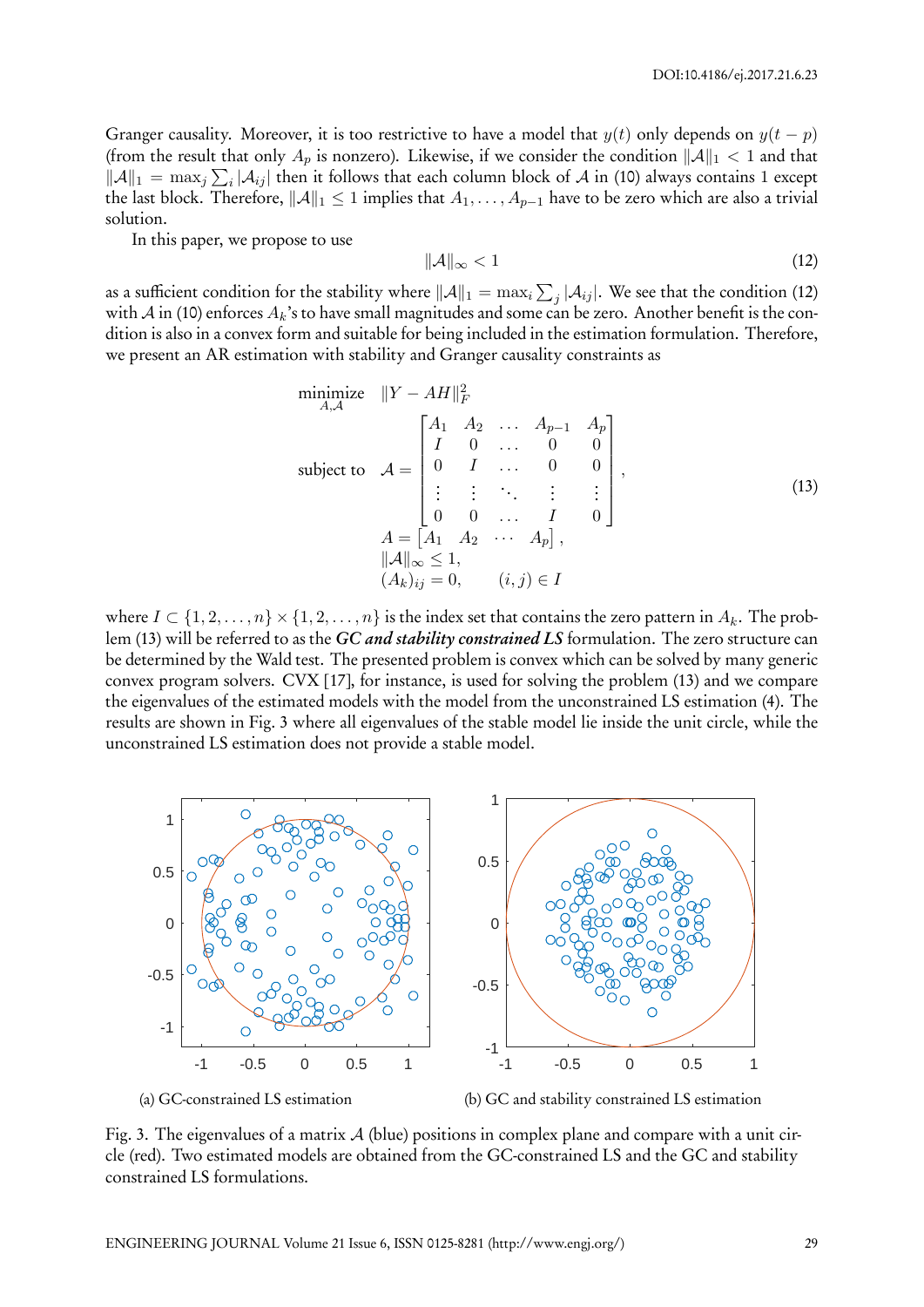**Conservatism on the proposed stability constraint.** With the additional *∞*-norm constraint in the problem (13), we note that the minimized objective function will increase relatively to the objective of the unconstrained problem (4) or to the GC-constrained problem (8). In other words, to guarantee the stability and reveal a Granger causality, we trade off with the model accuracy. To illustrate the conservatism of the stability constraints in problem (13), we design an experiment by generating time series data and the model parameter *A* with  $n = 40, p = 3$ . Using the collected data  $N = 200$ , we estimate the parameter by LS estimation formulation (4), the GC-constrained LS formulation (8), and the GC and stability constrained LS formulation (13), respectively. The minimized objective function values representing the goodness of the model are computed versus *N*, while *A* is fixed. Fig 4 shows that adding stability constraints introduces much higher gaps in the cost objective than adding GC constraints alone. In particular, if *N* is large and therefore the unconstrained LS estimates should be close to the true values, then the GC-constrained LS estimates provide stable models and there is no need to add the stability constraints.



Fig. 4. Increases in the minimized cost objectives (model accuracy) when more constraints are added to the estimation. *Left:* small to moderate sample sizes. *Right:* large sample sizes.

To reduce the conservatism of the stability constraints introduced in the problem (13), we propose a scheme, shown in Fig 5, of estimating stable AR models that reveal Granger causality from time series based on the three estimation formulations: (4), (8) and (13). Firstly, the Wald test is applied on the unconstrained LS estimate of AR Model and reveals a Granger causality (GC) from the time series. This GC relationship is encoded as constraints and an AR model is re-estimated by the GC constrained LS formulation. Secondly, the stability of the resulting model is checked; if it is stable, the estimated model can be readily used for other purposes. However, if the model is not stable, we re-estimate the model again by using the GC and stability constrained LS formulation. Performing the estimation this way provides us an AR model with both guaranteed stability and GC pattern underlying the time series.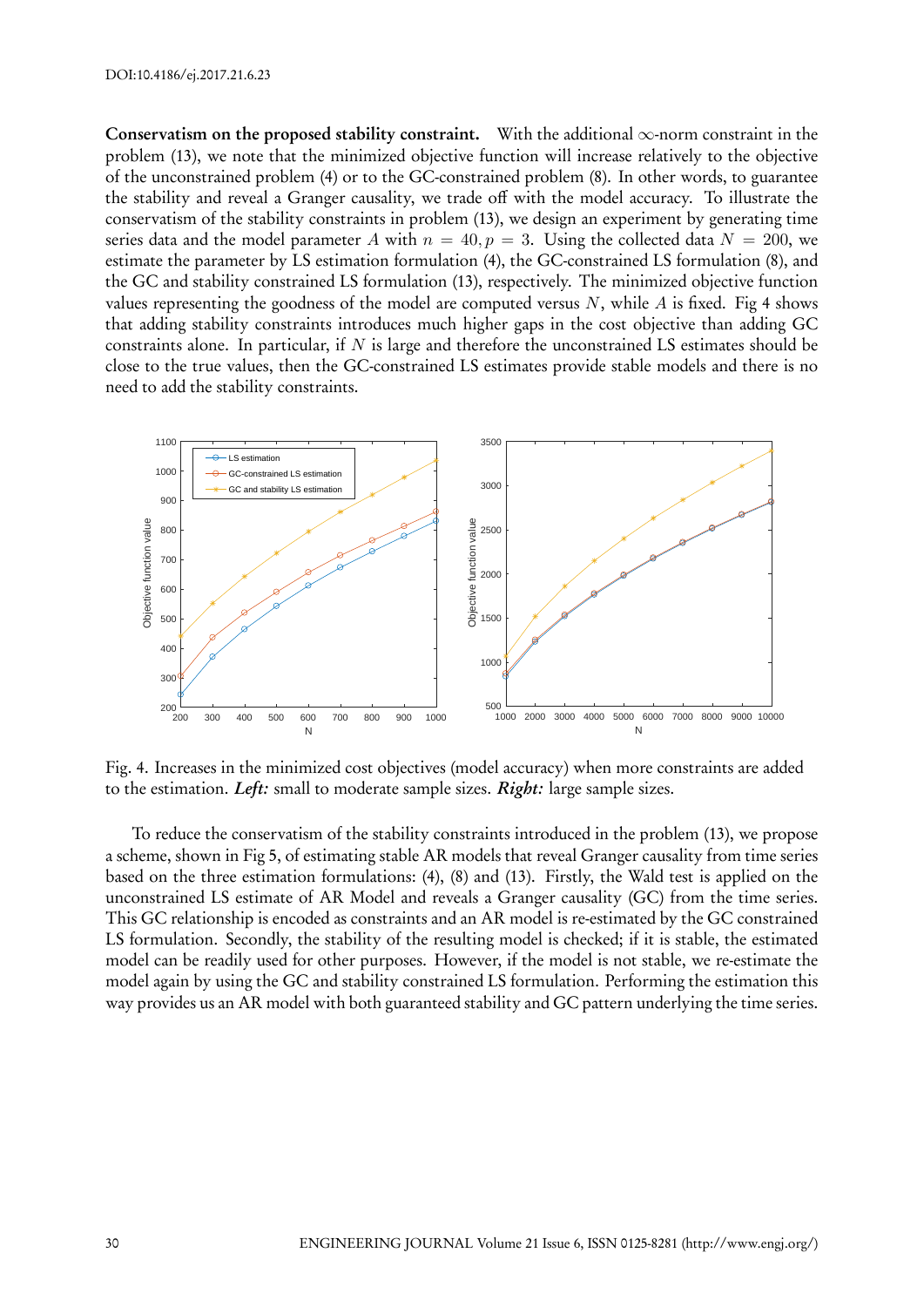

Fig. 5. Diagram of stable AR model estimation with Granger causality.

### **5. Experiments**

In this section, we perform two experiments in order to illustrate our approach. The first experiment is to explore possible factors that lead to unstable estimated model using the unconstrained LS and GCconstrained LS methods. Those factors include i) the number of data samples (*N*) ii) the AR model order *p* and iii) the pattern of GC constraints used in the estimation. In this experiment, we generate a sparse AR model with  $n = 20$ ,  $p = 4$  and the nonzero AR coefficient density of 0.5 where some of the system eigenvalues are chosen to lie closely to the unit circle.

- Effect of *N*: We vary *N* from small to large and for each *N*, 200 time series are generated and we estimate the models using the unconstrained LS method. The probability of obtaining unstable estimated model calculated on the 200 trials is presented in Figure 6a. As expected, when *N* is small, the LS estimates are not accurate and the estimated models are more likely to be unstable.
- Effect of *p* used in the estimation: Supposedly the true AR model order is not known. We vary *p* from 1 to 8 and for each *p*, 200 time series are generated; each of which contains 200 time points. Models are estimated by the unconstrained LS method and the probability of obtaining unstable estimated model calculated on the 200 data sets is presented in Figure 6b. Using *p* that is higher than the true order yields more chances of obtaining unstable models since there are more parameters to be estimated while *N* is fixed. Therefore, the estimates which are less closer to the true values, could be highly deviated from the stable region.
- Effect of GC-constraint pattern used in the estimation: In this experiment, we generate stable AR models with various densities of AR matrices. For each density value, 200 trials of time series are generated and we randomize 200 different zero patterns of GC constraints corresponding to the same density value of nonzero entries in AR matrices. Each of these 200 patterns may or may not be the same as the true GC pattern embedded in the true model. We also consider the zero pattern of GC constraint as a result from the Wald test performed on each of 200 trials. Models are estimated by the GC-constrained LS method and the probability of obtaining unstable estimated models calculated on the 200 trials is presented in Figure 6c. The sparsest models (corresponding to uncoupled AR models) turn to be most likely to be stable but do not reflect intrinsic GC relationships underlying in the data. The models estimated by using GC constraints explained from the Wald test give a smaller chance of being unstable compared to models estimated using other random GC constraints.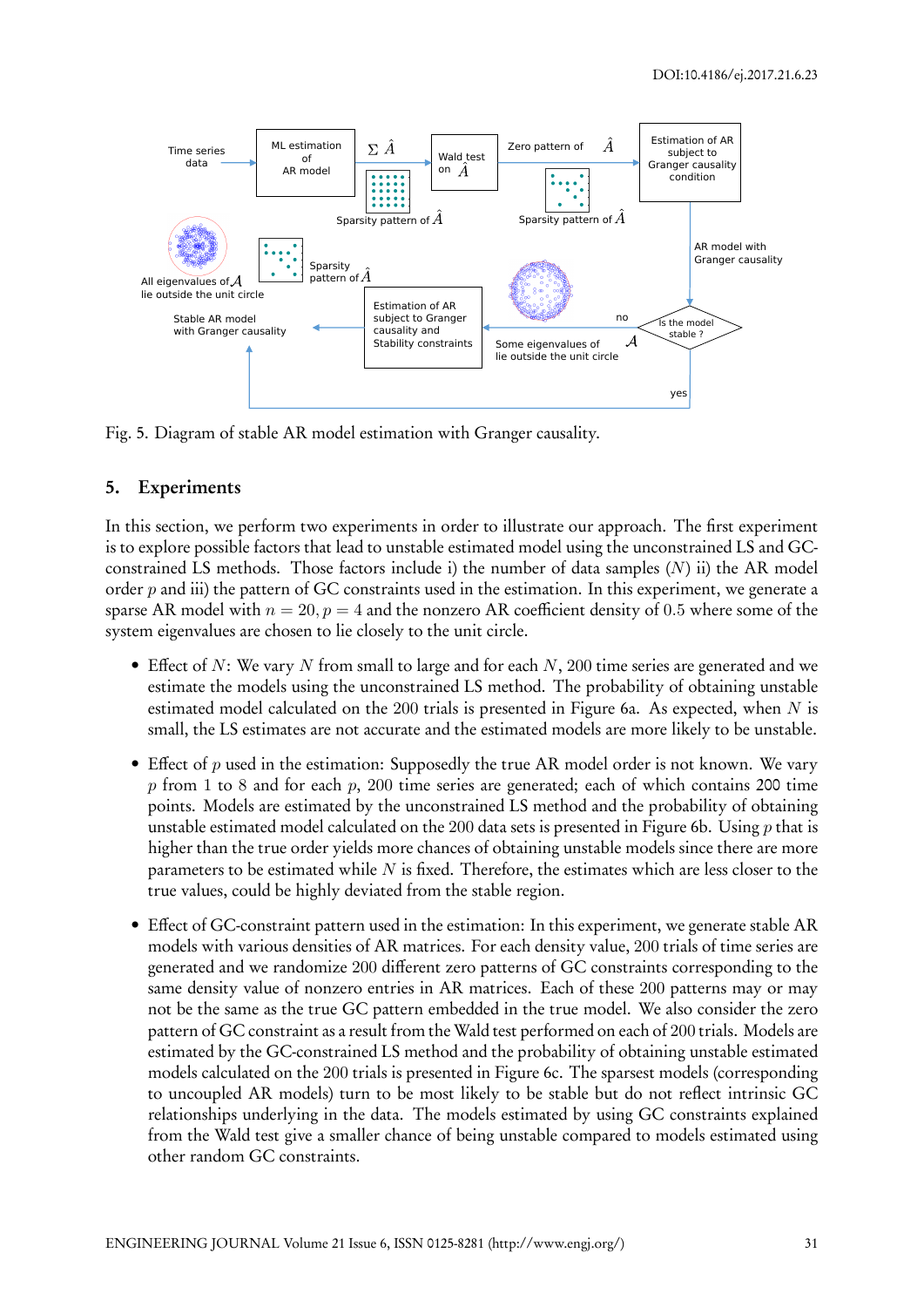

(a) The effect of the number of samples (*N*)





(c) The effect of GC-constraint patterns

Fig. 6. The probability of obtaining unstable estimated models affected by the number of samples *N*, the AR model order *p*, and GC-constraint patterns used in the estimation process.

In the second experiment, we compare the estimation results from the three methods: i) unconstrained LS (4), ii) GC-constrained LS (8) and iii) GC and stability constrained LS (13). A true sparse AR model with  $n = 20$ ,  $p = 4$  and the nonzero AR coefficient density of 0.5. This model is particularly chosen such that some of its eigenvalue lie closely to the boundary of the unit circle. In other words, the true model is almost unstable. Then this model is used to generate a time series of 200 time points for estimation. We compare the eigenvalue locations of the models estimated from the three approaches plotted on the complex plane. The results are illustrated in Fig 7 and show that although the true AR model is stable, the unconstrained LS and GC-constrained LS estimation method can lead to unstable models, as well as using a different AR model order from the true order. Some of the eigenvalues are still close to the boundary but no longer inside the unit circle. Figure 7f shows that GC and stability constrained LS estimation can guarantee the model stability where the region of eigenvalues are shrunk inside the unit circle.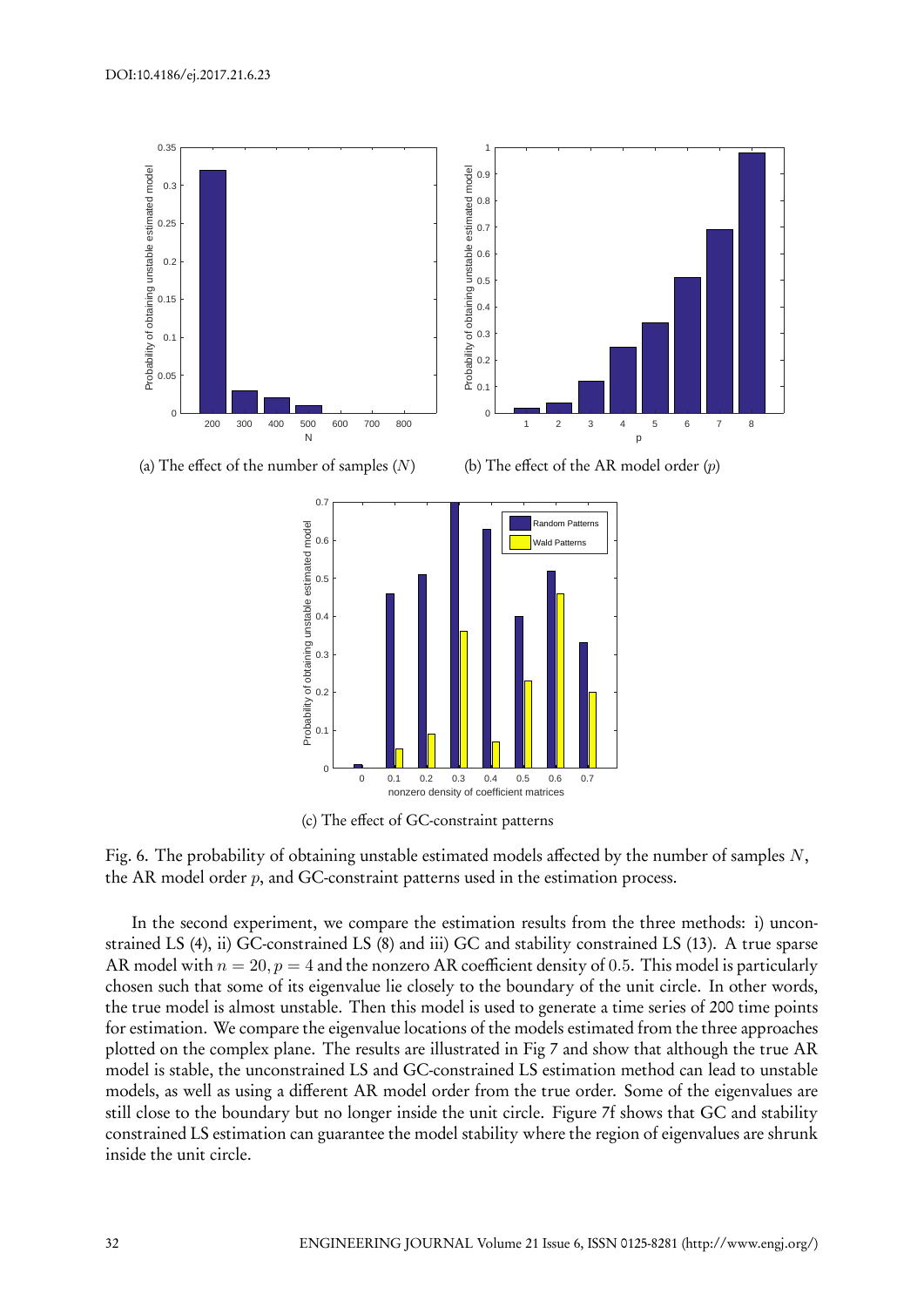

(a) True AR model  $(p = 4)$ 



(b) Unconstrained LS using  $p = 4$ 



(c) Unconstrained LS using *p* = 5

(d) Unconstrained LS using  $p = 6$ 

-1 -0.8 -0.6 -0.4 -0.2  $\Omega$ 0.2 0.4 0.6 0.8 1

-1 -0.5 0 0.5 1





(f) GC and stability constrained LS using  $p = 4$ 

Fig. 7. The eigenvalues of a matrix *A* estimated by different methods. The eigenvalues are marked by the blue stars which are located on the complex plane compared to the unit circle (red).

ENGINEERING JOURNAL Volume 21 Issue 6, ISSN 0125-8281 (http://www.engj.org/) 33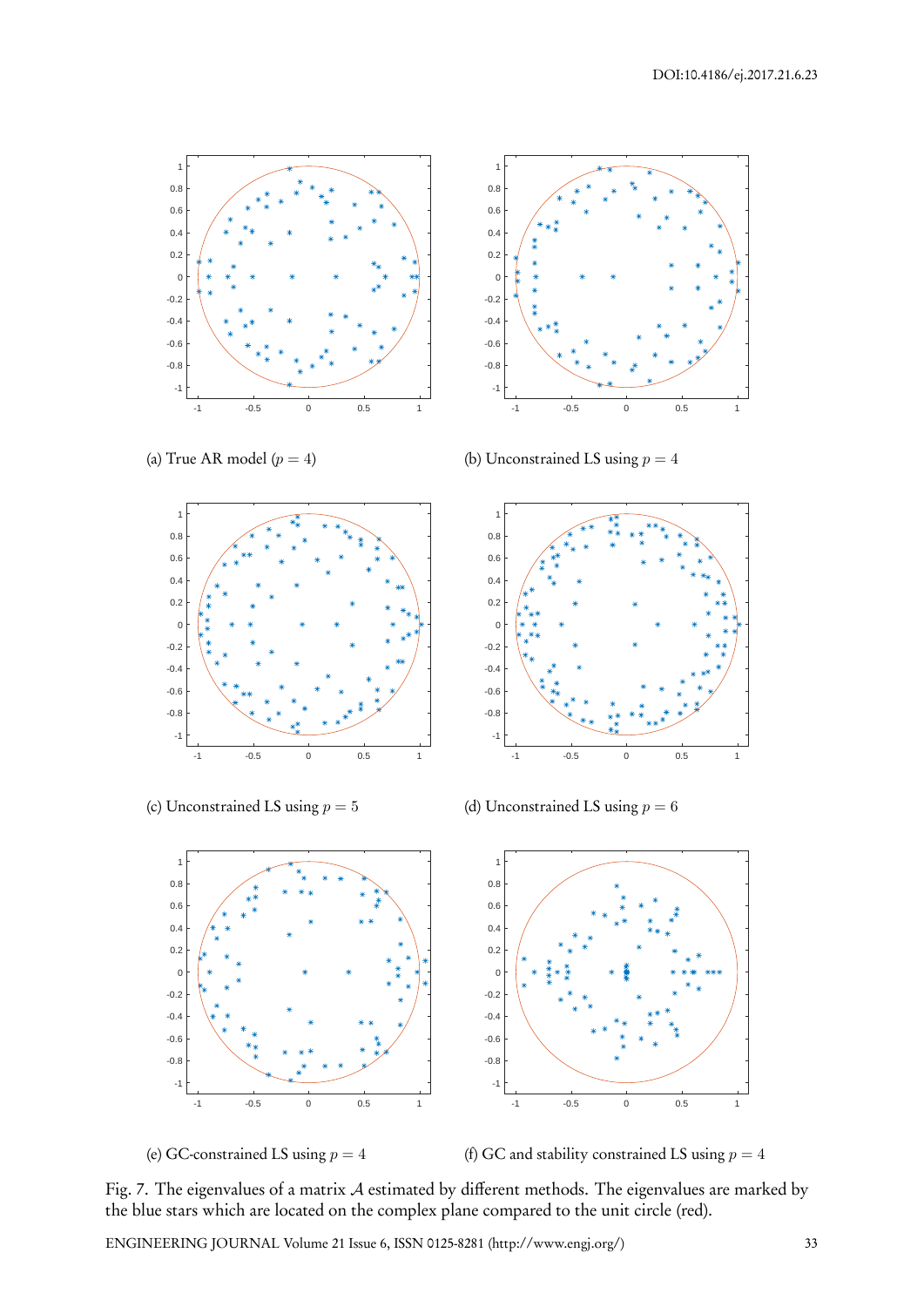## **6. Conclusion**

This paper aims to provide an estimation formulation of AR models that explains a Granger causality (GC) through the zero structure of estimated AR coefficients, and to guarantee the estimated model stability. The scheme in Fig 5 concludes our framework. Firstly, we estimate an AR model by ML (or LS) method which typically reveals no information about causality as the AR coefficient matrices are usually dense. Thus, the Wald test is performed on the significance of the LS estimate values in order to test the hypothesis for Granger causality. Then the obtained causal structure will be used as the GC constraints in the LS estimation. Subsequently, the estimated model is checked the stability. If the model is not stable, we can re-estimate the model using the formulation with stability constraints, proposed as the unit-bounded infinity-norm of the dynamic matrix. The resulting model provides not only the Granger causality explaining the relationships of the variables in time series, but also is assured to be stable. Our LS estimation formulations are proposed in a convex framework and therefore can be efficiently solved by existing convex program generic solvers.

# **References**

- [1] H. Lütkepohl, *New Introduction to Multiple Time Series Analysis*. Springer, 2005.
- [2] W. H. Greene, "Econometric analysis," *Upper Saddle River, NJ: Prentice Hall*, vol. 24, pp. 25–26, 2008.
- [3] J. Hamilton, *Time series analysis*. Princeton university presss, 1994, vol. 2.
- [4] A. K. Seth, A. B. Barrett, and L. Barnett, "Granger causality analysis in neuroscience and neuroimaging," *Journal of Neuroscience*, vol. 35, no. 8, pp. 3293–3297, 2015.
- [5] V. Cerone, D. Piga, and D. Regruto, "Bounding the parameters of linear systems with stability constraints," in *American Control Conference (ACC), 2010*. IEEE, 2010, pp. 2152–2157.
- [6] U. Nallasivam, B. Srinivasan, V. Kuppuraj, M. N. Karim, and R. Rengaswamy, "Computationally efficient identification of global ARX parameters with guaranteed stability," *IEEE Transactions on Automatic Control*, vol. 56, no. 6, pp. 1406–1411, 2011.
- [7] S. L. Lacy and D. S. Bernstein, "Subspace identification with guaranteed stability using constrained optimization," *IEEE Transactions on Automatic Control*, vol. 48, no. 7, pp. 1259–1263, 2003.
- [8] J. Mari, P. Stoica, and T. McKelvey, "Vector ARMA estimation: A reliable subspace approach," *IEEE Transactions on Signal Processing*, vol. 48, no. 7, pp. 2092–2104, 2000.
- [9] D. N. Miller and R. A. De Callafon, "Subspace identification with eigenvalue constraints," *Automatica*, vol. 49, no. 8, pp. 2468–2473, 2013.
- [10] F.-X. Orbandexivry, Y. Nesterov, and P. Van Dooren, "Nearest stable system using successive convex approximations," *Automatica*, vol. 49, no. 5, pp. 1195–1203, 2013.
- [11] B. Boots, "Learning stable linear dynamical systems," Ph.D. dissertation, Carnegie Mellon University, 2009.
- [12] G. Mallet, G. Gasso, and S. Canu, "New methods for the identification of a stable subspace model for dynamical systems," in *2008 IEEE Workshop on Machine Learning for Signal Processing*. IEEE, 2008, pp. 432–437.
- [13] L. Buesing, J. H. Macke, and M. Sahani, "Learning stable, regularised latent models of neural population dynamics," *Network: Computation in Neural Systems*, vol. 23, no. 1-2, pp. 24–47, 2012.
- [14] K. Turksoy, E. S. Bayrak, L. Quinn, E. Littlejohn, and A. Cinar, "Guaranteed stability of recursive multi-input-single-output time series models," in *American Control Conference (ACC), 2013*. IEEE, 2013, pp. 77–82.
- [15] A. Pongrattarakul, P. Lerdkultanon, and J. Songsiri, "Sparse system identification for discovering brain connectivity from fMRI time series," in *Proceedings of SICE Annual Conference*, 2013, pp. 949–954.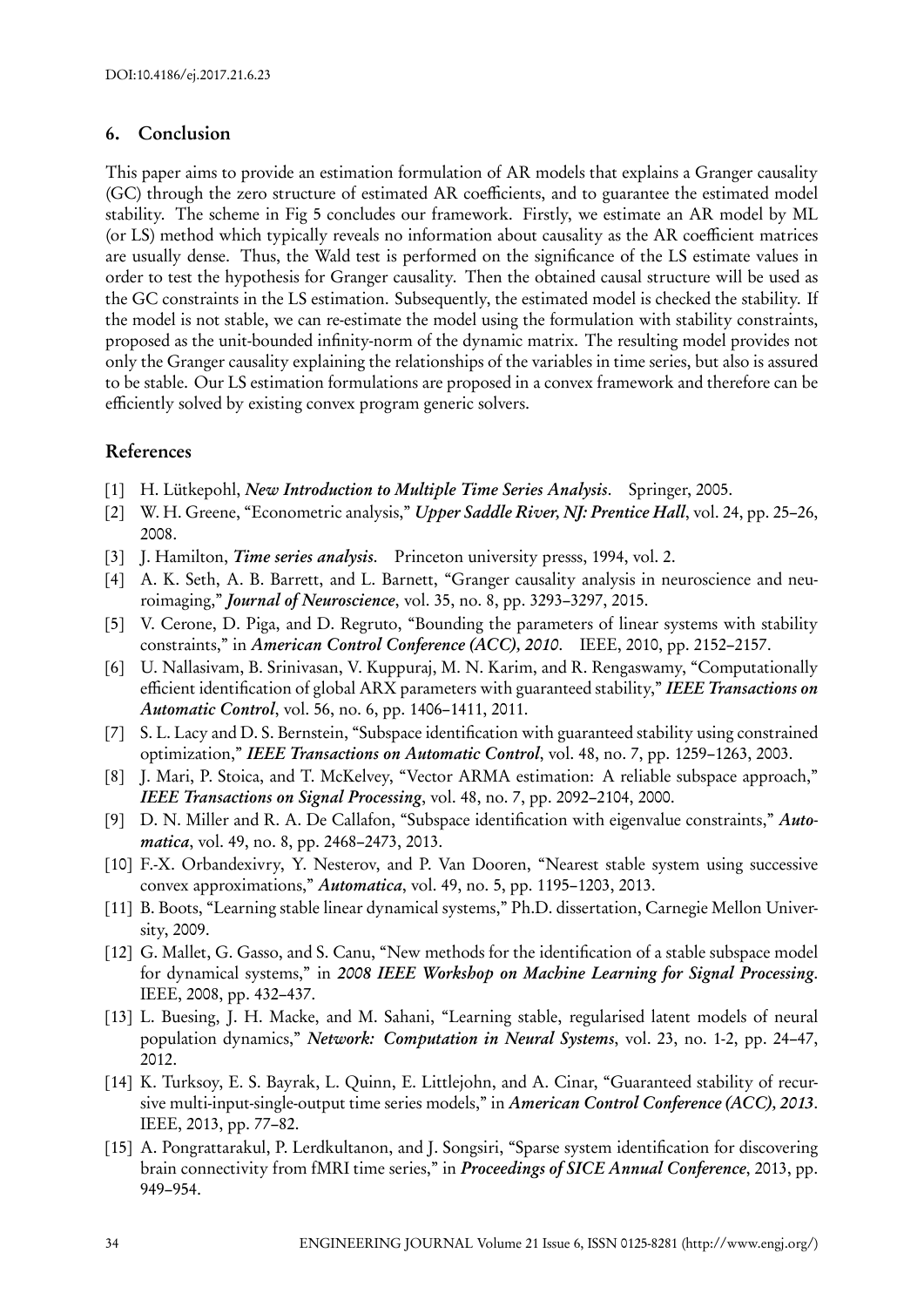- [16] N. Raksasri and J. Songsiri, "Exploring Granger causality for time series via statistical tests on estimated models," Chulalongkorn University, Tech. Rep., 2016, available in Thai at http://jitkomut.eng.chula.ac.th/group.html.
- [17] M. Grant and S. Boyd, "CVX: Matlab software for disciplined convex programming, version 2.1," http://cvxr.com/cvx, Mar. 2014.
- [18] A. C. Cameron and P. K. Trivedi, *Microeconometrics: methods and applications*. Cambridge university press, 2005.

#### **7. Appendix**

This section provides the details of deriving the Wald statistic in (6). In estimation, suppose there are *N* measurement samples of random variable *y* and the goal is to estimate a model parameter *θ*. The estimate of  $\theta$  is typically a function of *y* and its asymptotic covariance matrix is given by

$$
\mathbf{Avar}(\theta) = \frac{1}{N} \mathcal{I}(\theta)^{-1}
$$
 (14)

when  $\mathcal{I}(\theta)$  is Fisher Information of  $\theta$  calculated from 1 sample of *y* [2, §14]. The definition of  $\mathcal{I}(\theta)$  is

$$
\mathcal{I}(\theta) = -\mathbf{E} \left[ \nabla_{\theta}^{2} \log f(y|\theta) \right],
$$

where  $\log f(y|\theta)$  is the loglikelihood function of *y* paramitrized by model parameter  $\theta$ . A Wald hypothesis test begins with assuming a null hypothesis

$$
H_0:r(\theta)=0
$$

where  $r: \mathbf{R}^n \to \mathbf{R}^m, m \leq n$  is a restriction function on the parameter  $\theta$ . To test whether  $H_0$  is true, the Wald statistic is given by [18, §5]

$$
W = r(\hat{\theta})^T \left[ D_r(\hat{\theta}) \widehat{\mathbf{Avar}}(\hat{\theta}) D_r(\hat{\theta})^T \right]^{-1} r(\hat{\theta}) \tag{15}
$$

when  $D_r(\theta)$  is Jacobian of  $r$  with respect to  $\theta$  and  $\widehat{\bf Avar}(\hat\theta)$  is an estimate of  ${\bf Avar}(\hat\theta)$  from (14). For ML estimation,  $\widehat{\mathbf{Avar}}(\hat{\theta})$  can be calculated from

$$
\widehat{\mathbf{Avar}}(\hat{\theta}) = \left[ -\sum_{i=1}^{N} \nabla^2 \log f(y_i|\hat{\theta}) \right]^{-1}.
$$
 (16)

In what follows, we will characterize  $\widehat{\mathbf{Avar}}(\hat{\theta})$  and  $W$  by arranging (3) in a vector form:

$$
y(t) = \bar{H}(t)\theta + v(t), \quad v(t) \sim \mathcal{N}(0, \Sigma)
$$

where the model parameters are vectorized to

$$
\theta = [B_{11}^T \cdots B_{1n}^T B_{21}^T \cdots B_{2n}^T \cdots B_{nn}^T]^T \in \mathbb{R}^{n^2 p},
$$
  
\n
$$
B_{ij} = ((A_{1})_{ij}, (A_{2})_{ij}, ..., (A_{p})_{ij}) \in \mathbb{R}^p
$$
  
\n
$$
\bar{y}_i = \begin{bmatrix} y_i(t-1) \\ y_i(t-2) \\ \vdots \\ y_i(t-p) \end{bmatrix}_{p \times 1}, \quad \bar{y} = \begin{bmatrix} \bar{y}_1 \\ \bar{y}_2 \\ \vdots \\ \bar{y}_n \end{bmatrix}_{np \times 1}, \quad \bar{H}(t) = \begin{bmatrix} \bar{y}^T & 0 & 0 & \cdots & 0 \\ 0 & \bar{y}^T & 0 & \cdots & 0 \\ 0 & 0 & \bar{y}^T & \cdots & 0 \\ \vdots & \vdots & \vdots & \ddots & \vdots \\ 0 & 0 & 0 & \cdots & \bar{y}^T \end{bmatrix}_{n \times n^2 p}.
$$